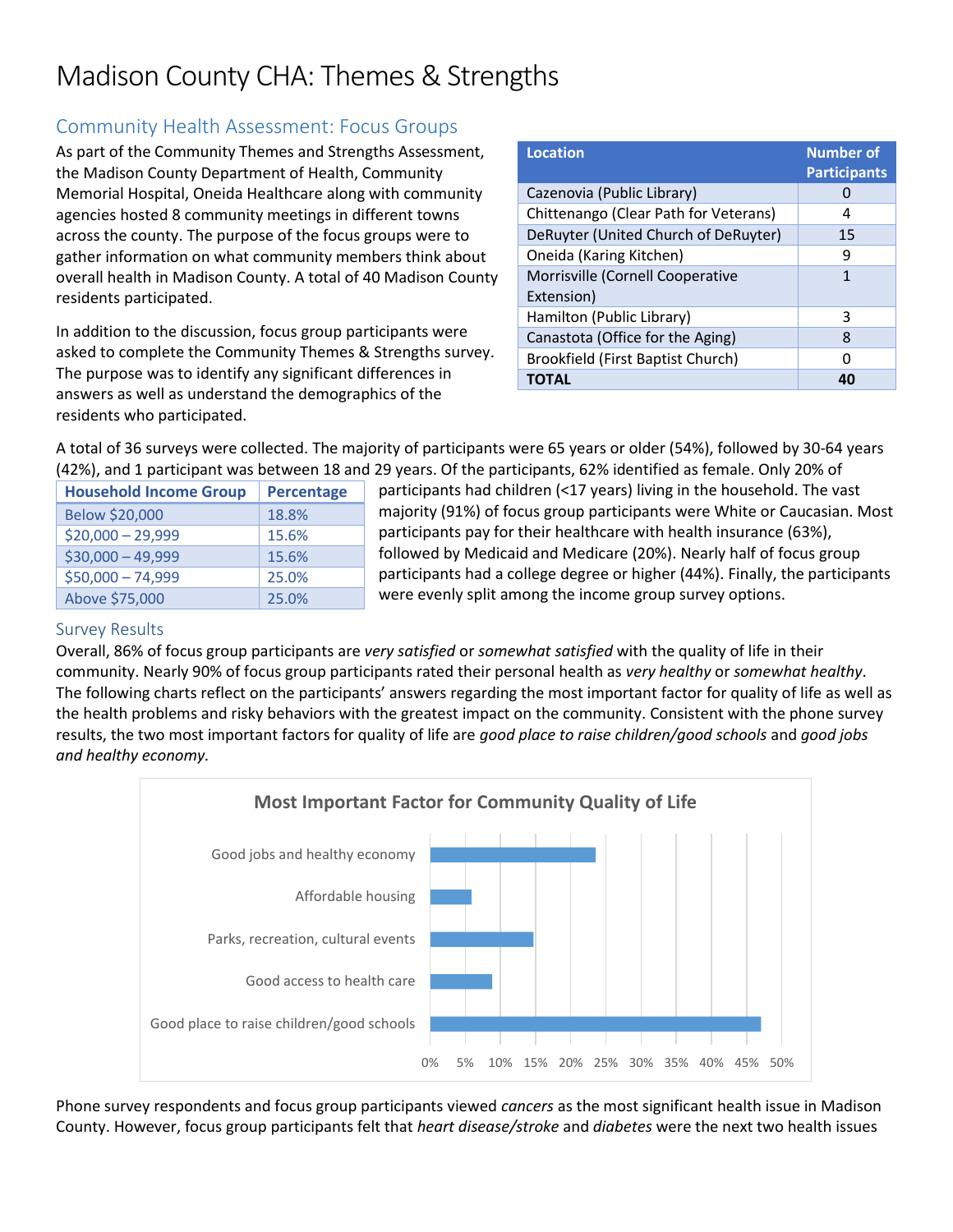with the greatest impact on county residents. Both groups of respondents agreed that *substance abuse* and *unhealthy lifestyle* were the two risk behaviors with the greatest impact on county residents.



**Health Risk Behavior with the Greatest Impact on Madison County Communities**



# Overall Themes:

### Community Strengths

Focus group participants were asked how they would describe their community to someone not from Madison County. In another question, they were prompted by the question of what makes their community healthier. Two themes that reflected on the strengths of the community were identified.

| <b>Strength</b>          | <b>Explanation</b>                                                                                         |
|--------------------------|------------------------------------------------------------------------------------------------------------|
| Close-Knit               | Many participants reflected on the close-knit or caring communities that make up Madison County            |
| <b>Communities</b>       | and recognize their social organizations as assets (e.g. Lions Club, religious groups, PTO, senior center) |
|                          | ❖ Schools give communities a sense of pride and promote friendly competition                               |
|                          | ❖ Libraries host different activities                                                                      |
|                          | Volunteerism (e.g. Clear Path for Veterans, EMT services in DeRuyter)<br>豪。                                |
|                          | ❖ Active church community                                                                                  |
| Events/Spaces for        | ❖ Local programs, including Monday Miles / Walk with a Doc, Bone Builders, Geri Fit                        |
| <b>Physical Activity</b> | Bike/walking trails are paved for greater accessibility, including the Canal Path<br>❖                     |
|                          | Community runs (e.g. DeRuyter Tromptown Run)<br>❖                                                          |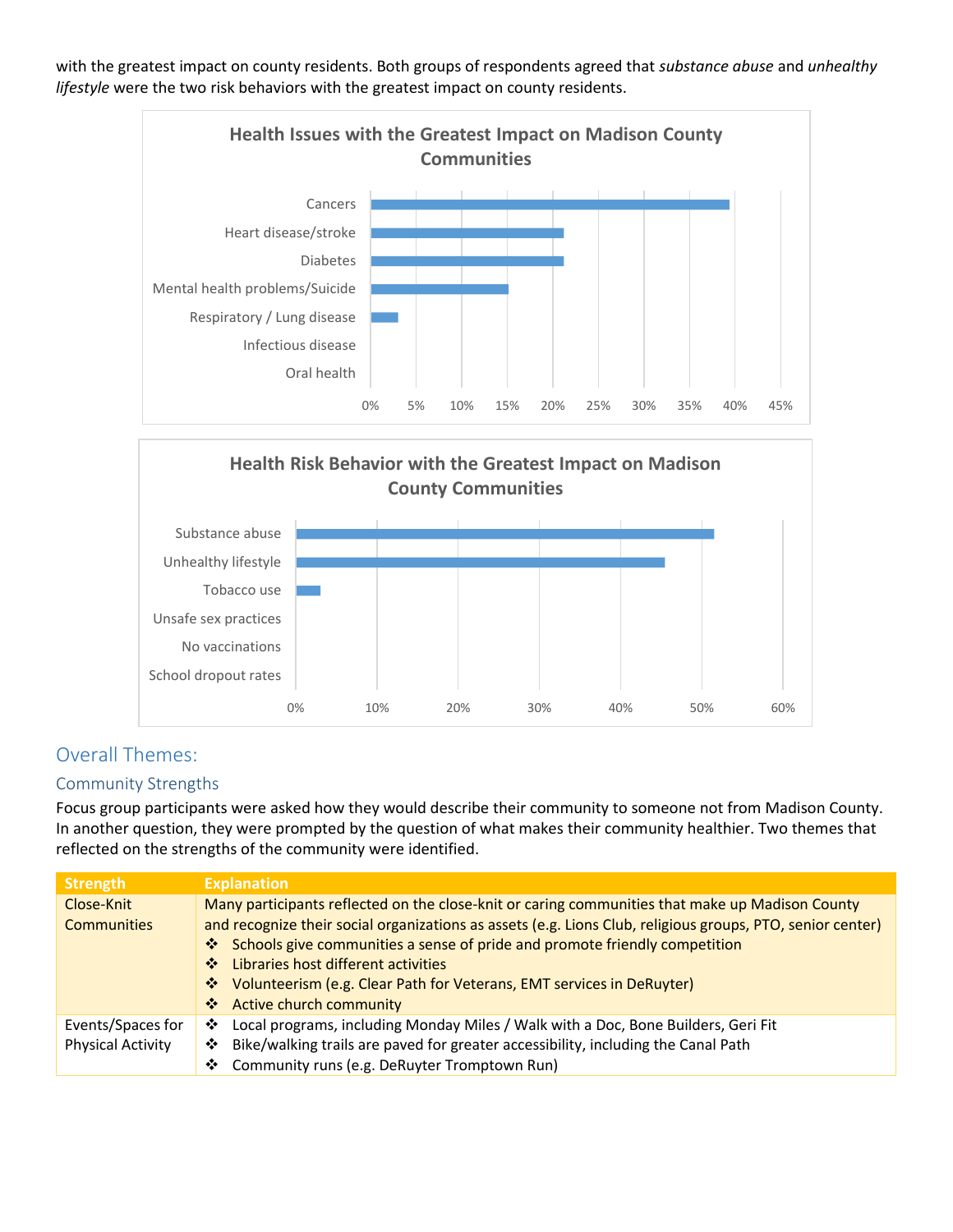#### Healthcare system

There was a dichotomy between residents in their perception of healthcare depending on their location. On one hand, some groups spoke positively about the healthcare system in Madison County or within reasonable distance.

Community members in both Oneida and Hamilton reflected that they have good access to primary care and specialty care doctors, while both Morrisville and Oneida participants mentioned that they have adequate mental health services.

The participants at Clear Path for Veterans in Chittenango were all affiliated with the Veterans Affairs (VA) and pleased with their medical

"I appreciate this community because of Family Counseling Services… you don't have to go to Wampsville for mental health." –Oneida Focus Group Participant

services. In contrast, focus group participants in DeRuyter felt isolated from health care and social services provided in the County. Morrisville only has one doctor's office and no specialty care or urgent care options for community members, while Hamilton does not have mental health services. A few community members also expressed an interest in lifestyle medicine options that encompass nutrition education.

Whether in the City of Oneida or more isolated parts of the County, nearly every group mentioned transportation as a barrier to seeking health care or attending medical appointments. Many groups also mentioned that the most vulnerable groups to access issues were seniors, low-income families, and individuals without insurance. When asked about where participants get their health information, most people stated physicians and pharmacists as their preference, followed by family members, internet sources (e.g. Web-MD), and media.

#### Health Issues

*"…I hear about the kids that [my daughter] knows that are drinking, [using] drugs…and they're setting themselves up for a very unhealthy lifestyle." –DeRuyter Focus Group Participant*

| <b>Health Issue</b>                         | <b>Number of</b><br><b>Focus Groups</b> | <b>Explanation</b>                                                                                                                                                                 |
|---------------------------------------------|-----------------------------------------|------------------------------------------------------------------------------------------------------------------------------------------------------------------------------------|
| Substance/Alcohol Abuse                     | 5                                       | Opioids, Meth<br>❖<br>Underage drinking/vaping among youth<br>❖<br>Alcohol use among adults - center of social gatherings<br>❖                                                     |
| <b>Obesity/Chronic Diseases</b>             | 4                                       | Obesity – abundance of processed foods/high sugar options, lack of<br>❖<br>nutrition education<br>Stroke/heart disease/diabetes<br>❖                                               |
| <b>Mental Health/Toxic</b><br><b>Stress</b> | 3                                       | Need more education, diagnosis, and treatment resources for mental<br>❖<br>health, particularly to prevent suicides<br>Lack of resiliency on both ends of the income spectrum<br>❖ |
| Cancer                                      | 3                                       | Perception of uptick in breast and prostate cancers<br>❖                                                                                                                           |

The focus groups discussed factors that have a negative impact on the health of residents. Over the past decade, there has been a decrease in industry throughout the County contributing to a loss of jobs and lower access to basic needs (i.e. clothing, food). In addition, there are limited opportunities for trade school. Both grocery stores and health centers have left the area due to decreasing population. Dental health services are not provided in all schools. Lastly, the increase use of social media has increased social pressure and the spread of inaccurate information.

"A lot the businesses are closing up, there's been grocery stores, Peebles, Payless…places you can get shoes and clothing are all disappearing." -Oneida Focus Group Participant